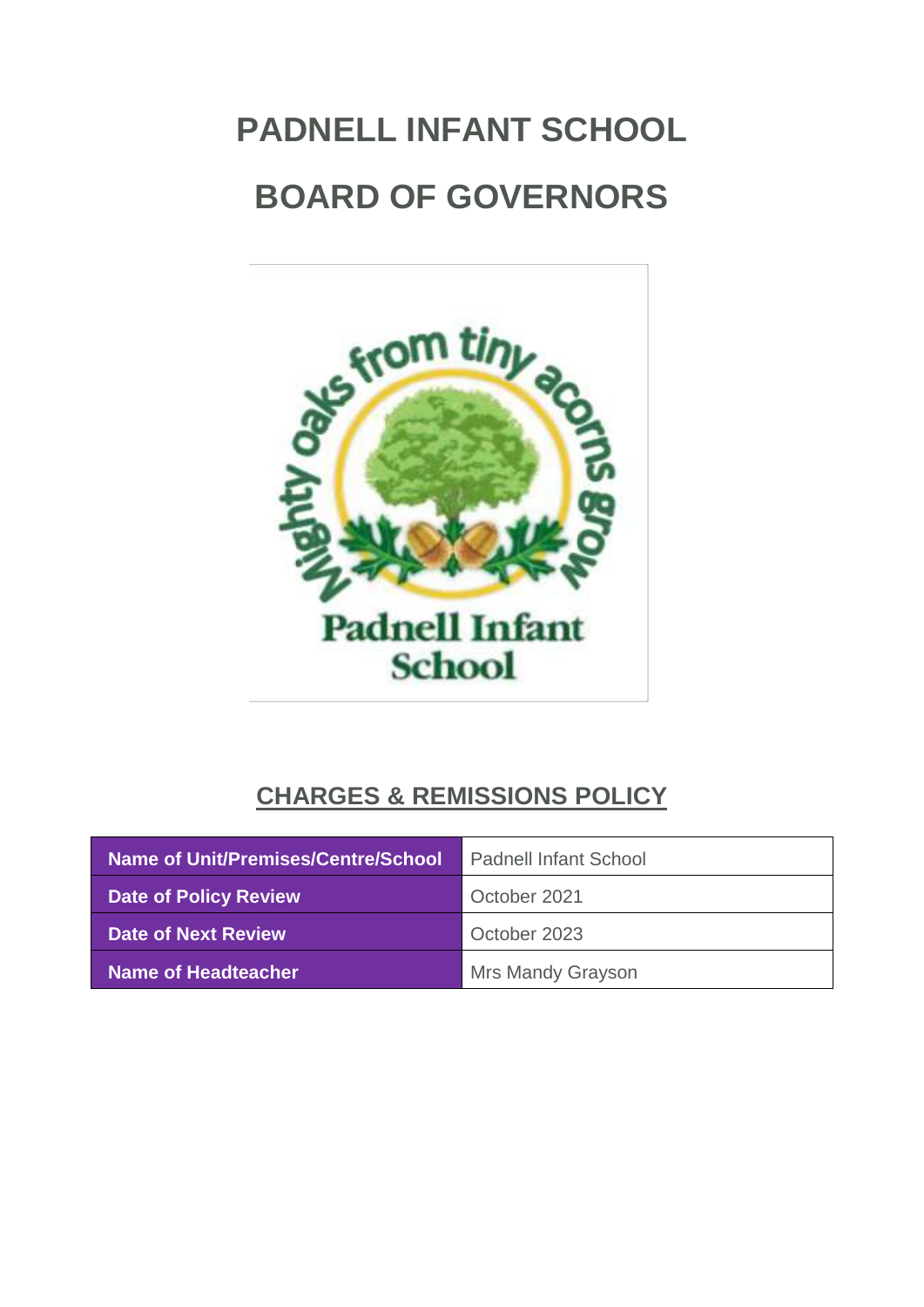## <span id="page-1-0"></span>**Administration Record**

| <b>Issue</b> | <b>Modification</b>                       | <b>Approved</b> |
|--------------|-------------------------------------------|-----------------|
| -1           | Resources Committee Approval              | 19 June 2017    |
| 1.1          | Resources Committee Comments Incorporated | 19 June 2017    |
| 2.1          | <b>FGB Comments Incorporated</b>          | 21 October 2019 |
| 3            | FGB Approval                              | 8 November 2021 |
|              |                                           |                 |
|              |                                           |                 |
|              |                                           |                 |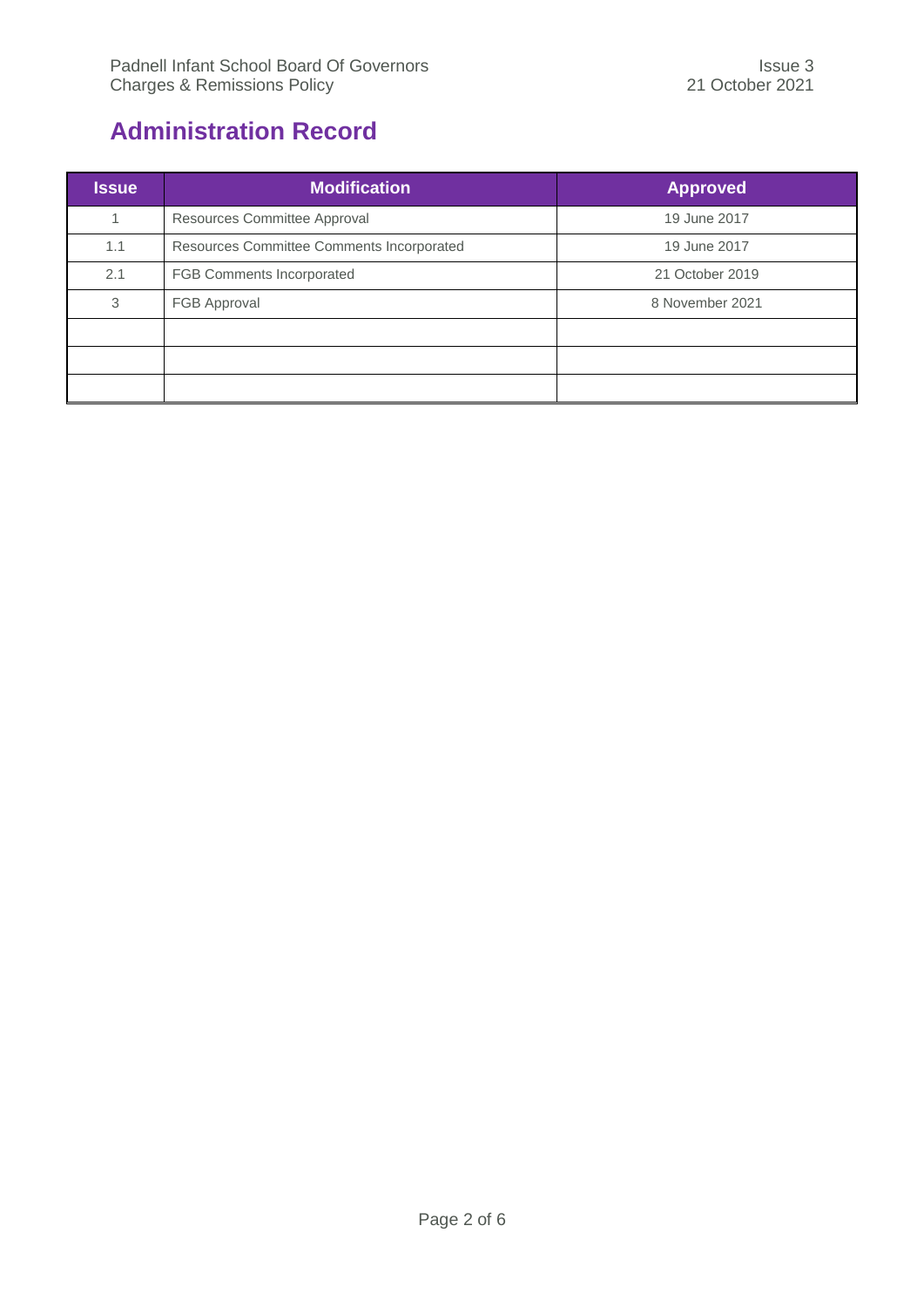## <span id="page-2-0"></span>**Contents Page**

| $6 -$          |  |
|----------------|--|
| $\overline{7}$ |  |
|                |  |
|                |  |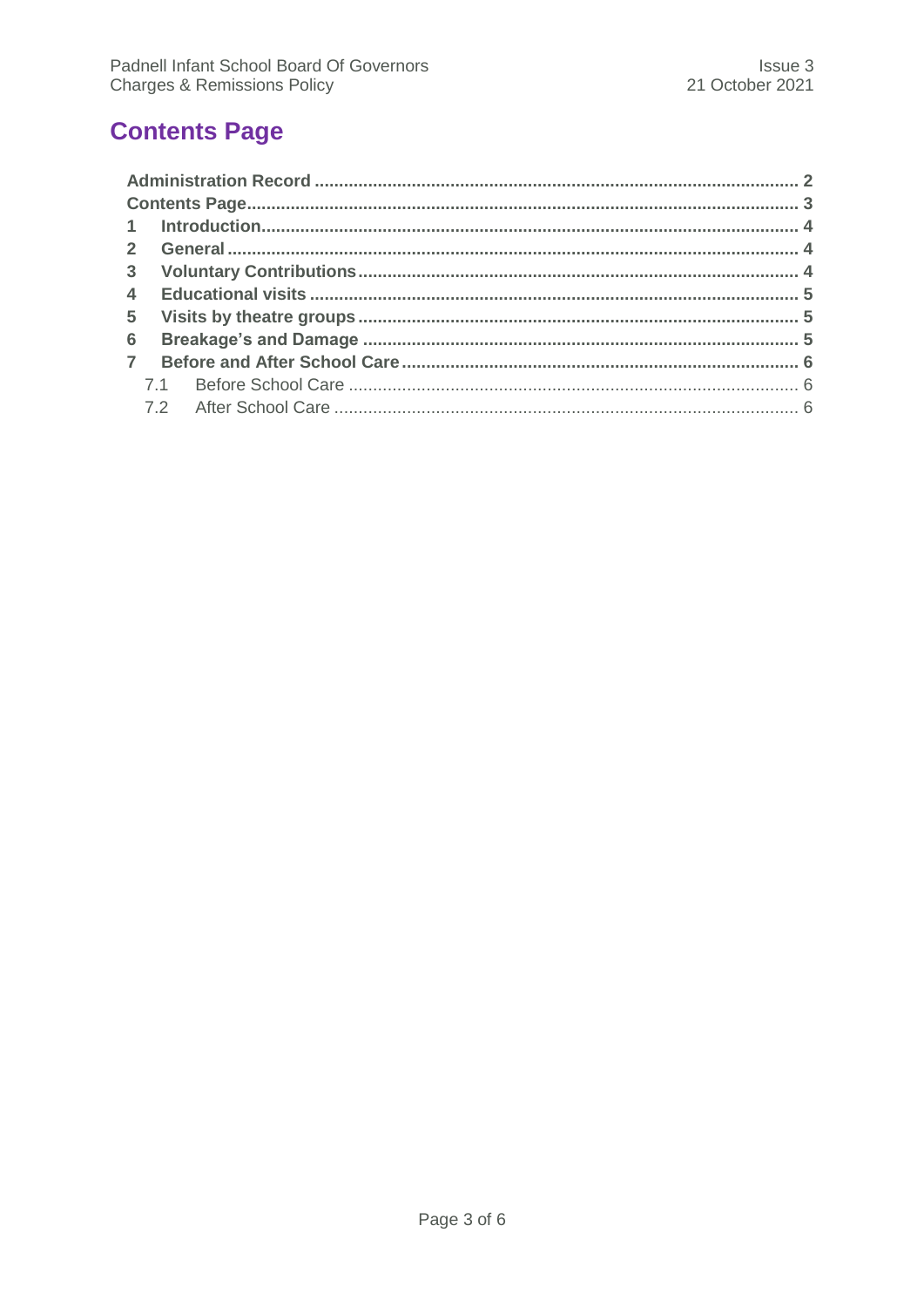#### <span id="page-3-0"></span>**1 Introduction**

- 1.1.1 The Governors have approved the following policy so that it can be clearly understood by teachers organising activities and by the parents of our pupils what our practice will be:
- <span id="page-3-1"></span>1.1.2 This policy will be reviewed bi-annually.

#### **2 General**

- 2.1.1 Activities offered wholly or mainly during normal teaching time shall be available to all pupils regardless of their parents' ability or willingness to help meet the cost.
- 2.1.2 If the number of places available for a particular activity is limited, the school will decide which pupils should be given the opportunity to participate, without reference to parents' willingness or ability to make a voluntary contribution towards the cost.
- 2.1.3 Neither a pupil at this school nor his or her parents will be required to pay for, or to supply, any materials, books or other equipment for use in connection with National Curriculum Education provided during school hours. Parents may, however, be invited to provide their children voluntarily with particular items, in order to release resources for the school budget for other purposes, but no child shall be at a disadvantage because of a parent's unwillingness or inability to contribute in this way.

#### <span id="page-3-2"></span>**3 Voluntary Contributions**

- 3.1.1 The restrictions on charging for school activities do not in any way prohibit or restrict a Local Authority school from seeking voluntary contributions for the benefit of the school or in support of any school activity, whether during or outside school hours, residential or non-residential. Such contributions must make it clear:
	- a. That there is no obligation to contribute; and
	- b. That registered pupils at a school will not be treated differently according to whether or not their parents have made any contribution in response to the request.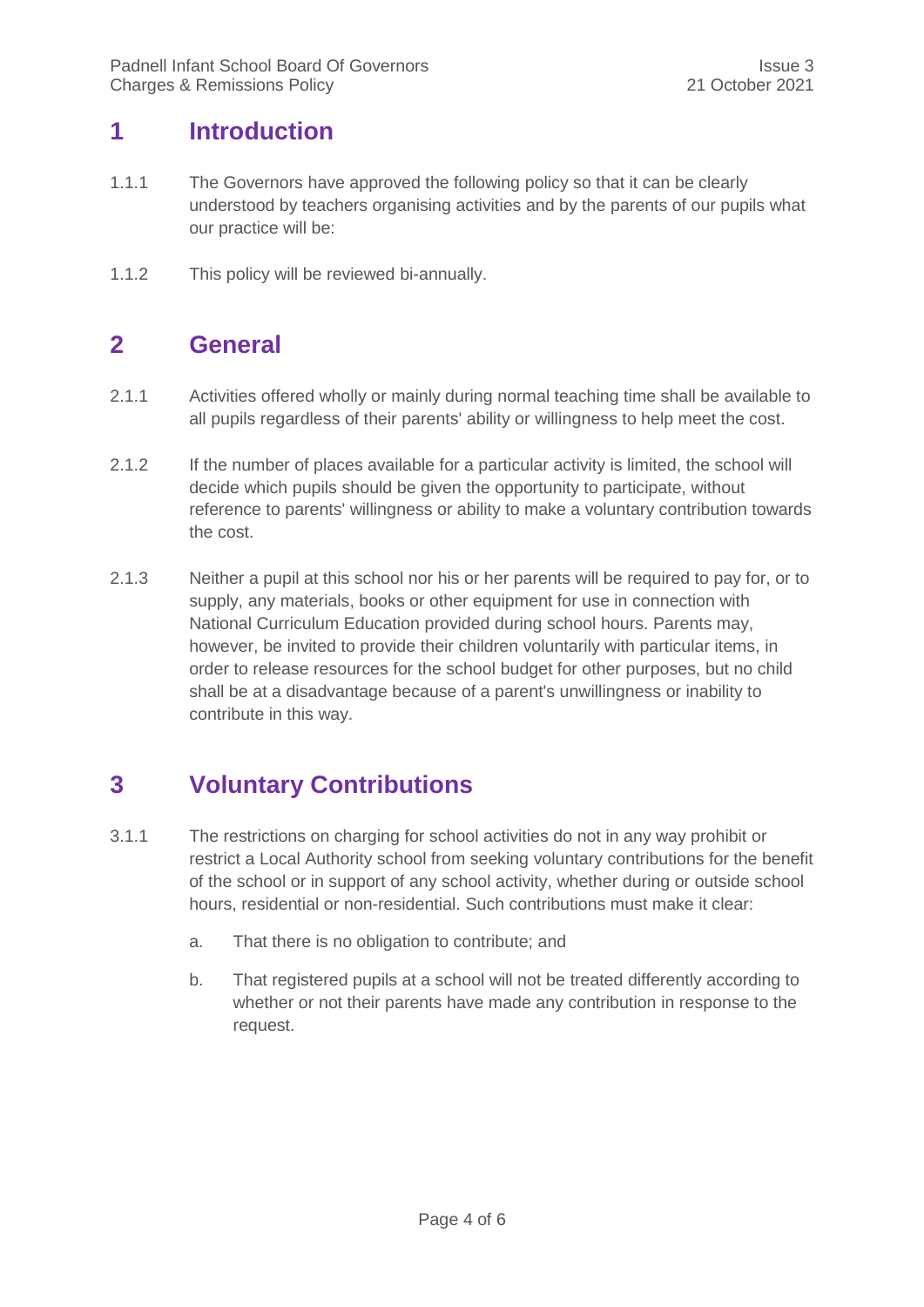3.1.2 If the activity cannot be funded without voluntary contribution, the school will make this clear to parents at the outset. The initial letter will explain the nature of the proposed activity and its likely value in educational terms. It will then indicate the contribution per pupil which will be required if the activity is to take place. It will be emphasised that there is no obligation to contribute and that no pupil will be omitted from the activity because his or her parents are unable to contribute, but it will be made equally clear that the activity may not take place if parents are reluctant to support it financially.

#### <span id="page-4-0"></span>**4 Educational visits**

- 4.1.1 Competitive prices are obtained for travel (usually coach) and party rates for admission to places of interest which allow considerable reductions. Parents are notified of the cost of the trip, if the trip is to be a viable one, and they are invited to make a voluntary contribution equal to this amount. If the response is such that a shortfall is likely, the parents will be informed that the visit will be cancelled.
- 4.1.2 If a child is not able to attend the trip for any reason, a refund will not be made as the school will still be charged.
- 4.1.3 In cases of genuine financial hardship the school will endeavour to see that children participate in most activities. Parents are advised to contact the Headteacher directly where the case will be dealt with in total confidence.
- 4.1.4 The value of educational experience is carefully weighed before trips are planned, and it is our view that children gain a great deal from first hand learning of this nature.

#### <span id="page-4-1"></span>**5 Visits by theatre groups**

5.1.1 Visits by theatre groups are costed according to the charge of the group visiting and are always kept to a bare minimum. All pupils benefit from these presentations regardless of contribution made or lack of it.

#### <span id="page-4-2"></span>**6 Breakage's and Damage**

6.1.1 The Governors have agreed that the school will ask parents to pay for the cost of replacing items lost, damaged or destroyed as a result of a pupil's behaviour. This might, for example, cover the cost of replacing a broken window or a defaced, damaged or lost book.